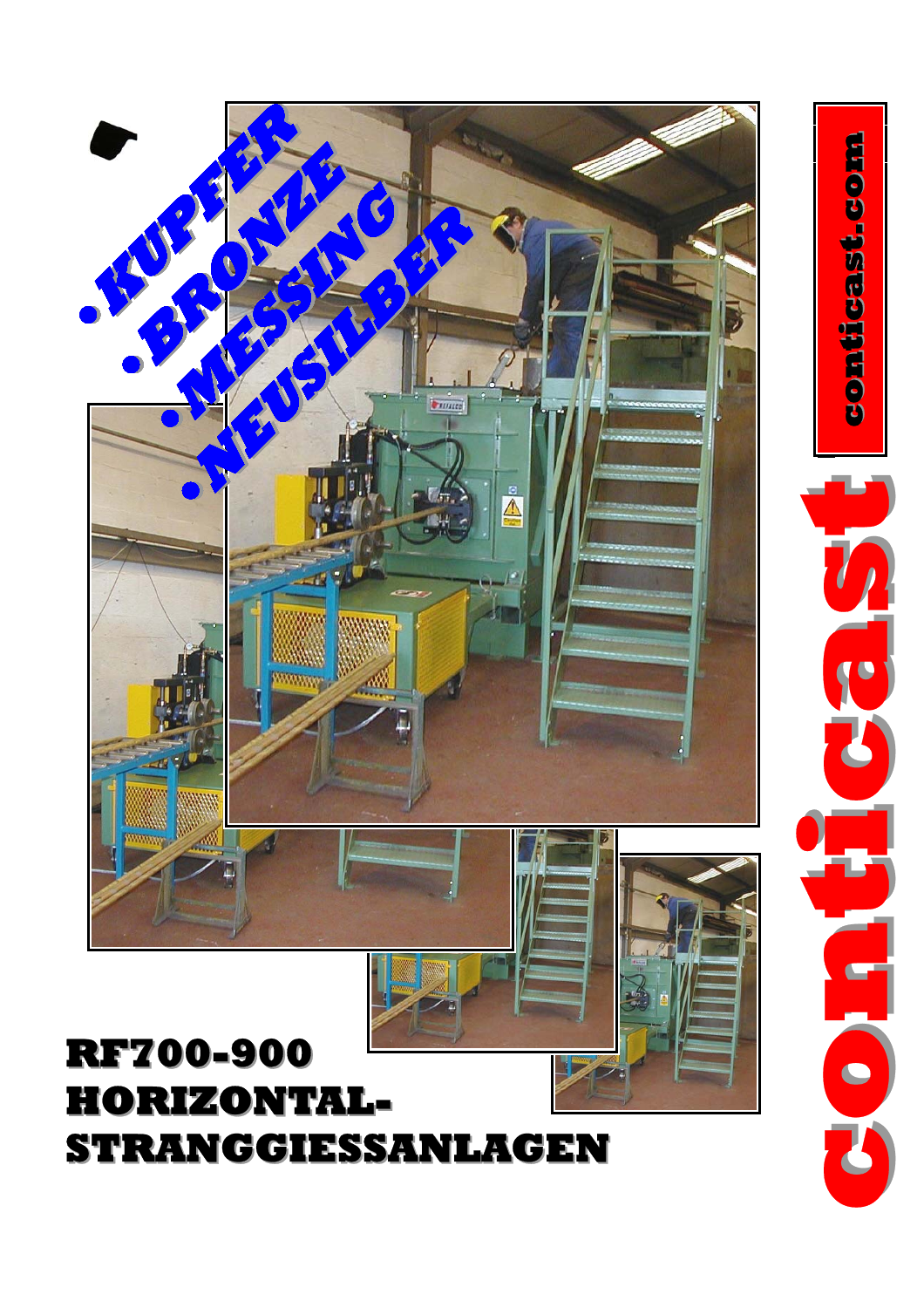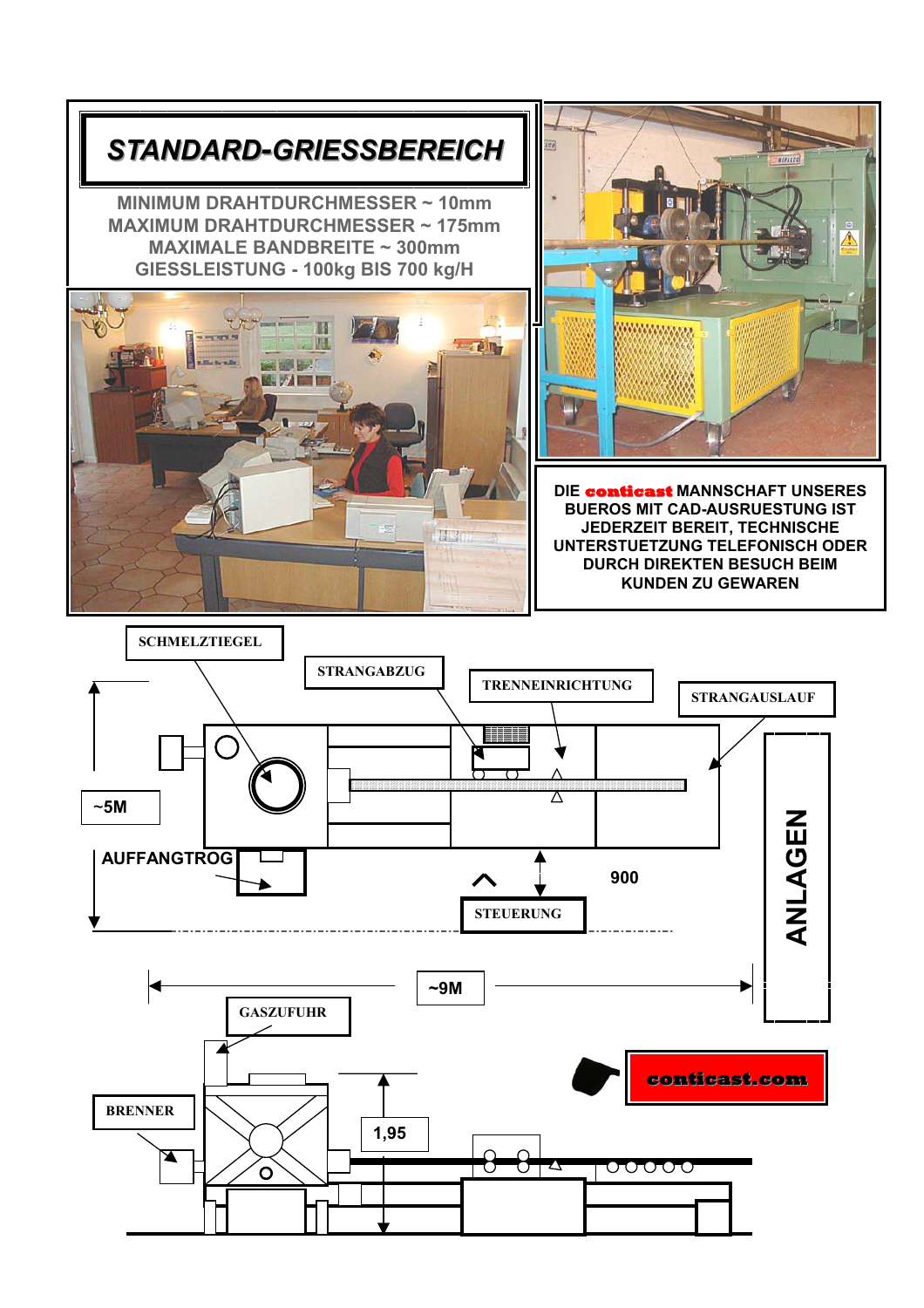

- **AUSWAHL AN BRENNSTOFFEN: ERDGAS, OEL, PROPANGAS ODER ELECTRISHE**
- **NIEDRIGE PRODUKTIONSKOSTEN**
- **SCHWENKEINRICHTUNG FUER SCHNELLEN KOKILLENWECHSEL**
- **BENUTZERFREUNDLICH**
- **TECHNISCHE UNTERSTUETZUNG**
- **STANDARD-GRAPHITTIEGEL RF700kg & RF900kg**
- **RUHIGE BRENNER**
- **ISOLIERTER, SCHWENKBERER CHARIERDECKEL**
- **EIN-ODER MEHRSTRANGBETRIEB**
- **WECHSELSTROM-BETRIEBENER STRANGABZUG**
- **STEUERSTAND MIT DIGITALER TEMPERATURKONTROLLE**
- **I ADFRAMPF MIT TREPPENZUGANG**
- **KEINE FUNDAMENTE NOTWENDIG**

conticast.com

DIE HORITONTALEN conticast RF700-900 STRANGGIESSANLAGEN SIND SO KONZIPIERT, DASS SIE MIT GERINGEN TECHNISCHEN KENNTNISSEN BETRIEBEN UND UNTERHALTEN WERDEN KOENNEN.

EINFACHE BRENNER/ELECTRISHESYSTEME ZUSAMMEN MIT ELEKTROMECHANISCHEN STEUERUNGEN **ERMOEGLICHEN DIE PRODUKTION VON** STRANGGEGOSSENEN KUPFERLEGIERUNGEN IN **GEGENDEN MIT GERINGER INFRASTRUKTUR UND VERSCHIEDENEN VERFUEGBAREN BRENNSTOFFEN.** 

## conticast HORIZONTALE **STRANGGIESSANLAGEN FUR KLEINE UND MITTLERE PRODUKTIONEN VON**

## **DRAEHTEN, ROHREN UND PROFILEN IN KUPFER-UND SILBERLEGIERUNGEN**

- KUPFER / SILBER

- ROTGUSS
- MESSING
- 
- SILICONBRON7F
- **PHOSPHORRRON7F** - ALUMINIUMBRONZE
- NICKELMESSING
- NEUSILBER, U.A.